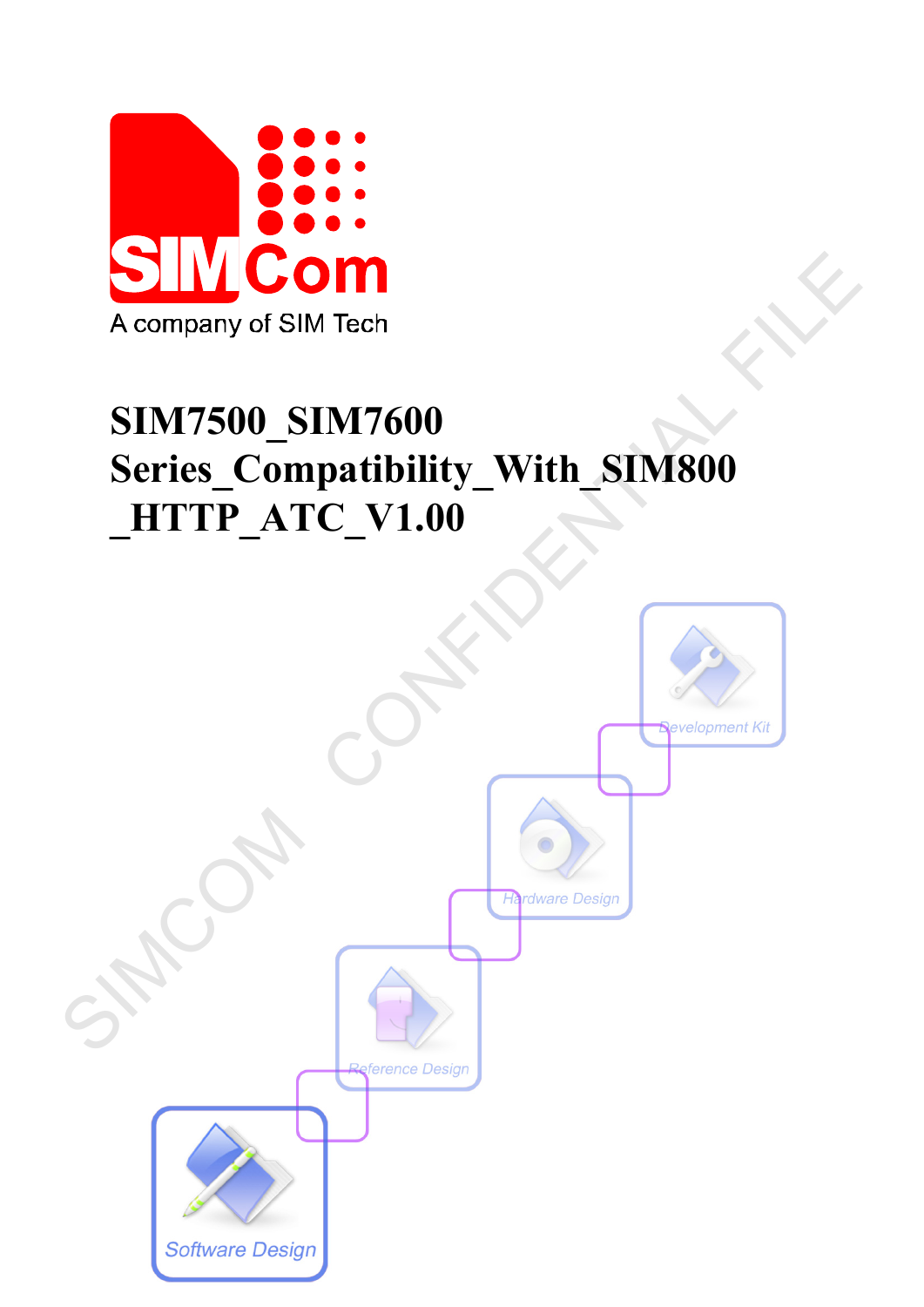

|                 | SIM7500 SIM7600                                 |  |
|-----------------|-------------------------------------------------|--|
| Document Title: | Series Compatibility_With_SIM800_HTTP_ATC       |  |
| <b>Version:</b> | 1.00                                            |  |
| Date:           | 2017-09-22                                      |  |
| <b>Status:</b>  | Release                                         |  |
|                 | SIM7500 SIM7600                                 |  |
| Document ID:    | Series Compatibility With SIM800 HTTP ATC V1.00 |  |

#### **General Notes**

SIMCom offers this information as a service to its customers, to support application and engineering efforts that use the products designed by SIMCom. The information provided is based upon requirements specifically provided to SIMCom by the customers. SIMCom has not undertaken any independent search for additional relevant information, including any information that may be in the customer's possession. Furthermore, system validation of this product designed by SIMCom within a larger electronic system remains the responsibility of the customer or the customer's system integrator. All specifications supplied herein are subject to change. **Example 12017-09-22**<br> **SIMCOM Release**<br> **Release**<br> **Document ID:** SIMCOM SIMCOO SIMCOO SIMCOO SIMCOO SETTE ATC V1.00<br>
Series. Compatibility With SIM800 HTTP ATC V1.00<br>
Series. Compatibility With SIM800 HTTP ATC V1.00<br>
SN

#### **Copyright**

This document contains proprietary technical information which is the property of SIMCom Limited., copying of this document and giving it to others and the using or communication of the contents thereof, are forbidden without express authority. Offenders are liable to the payment of damages. All rights reserved in the event of grant of a patent or the registration of a utility model or design. All specification supplied herein are subject to change without notice at any time.

*Copyright © Shanghai SIMCom Wireless Solutions Ltd. 2017*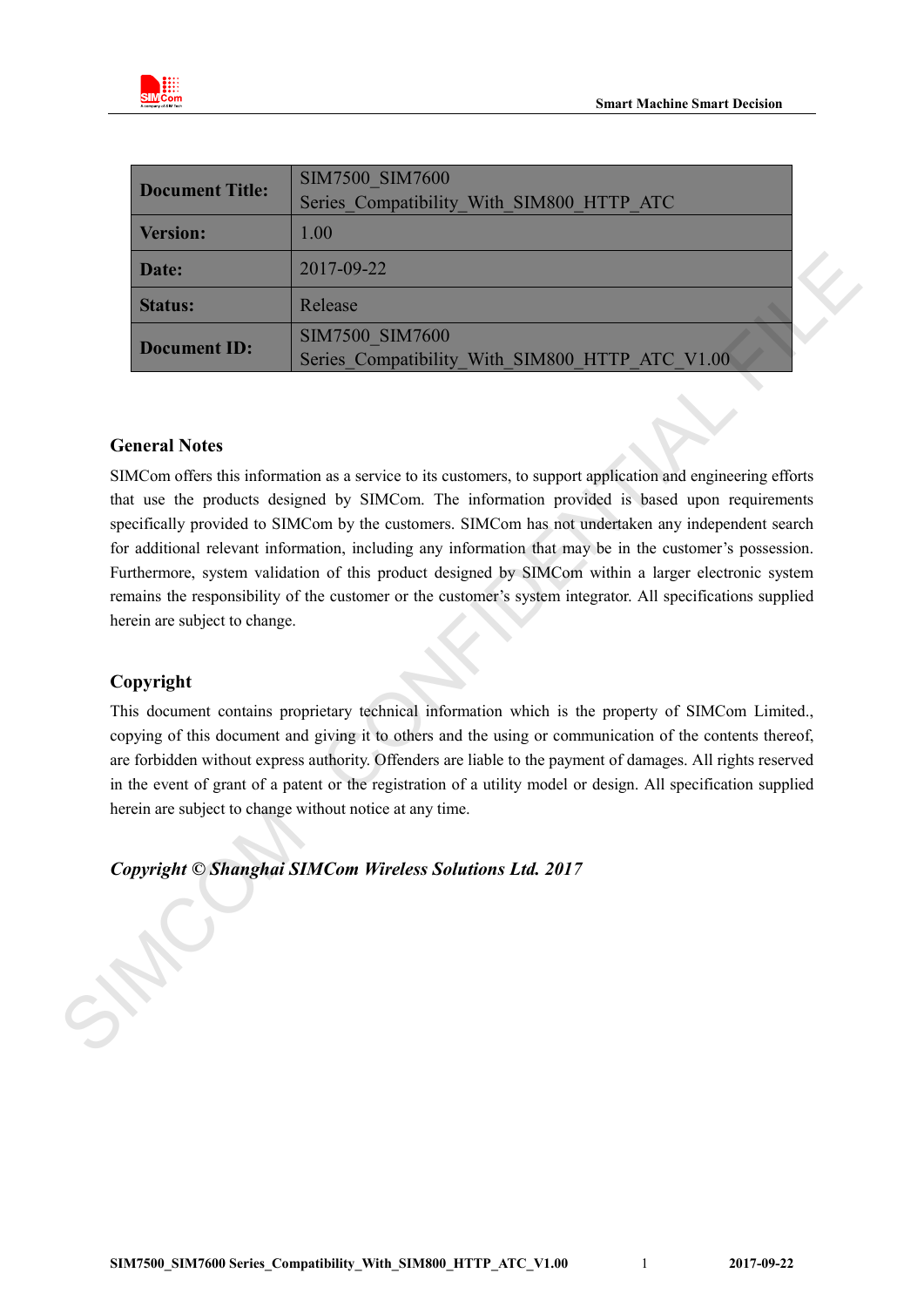

## <span id="page-2-0"></span>**Version History**

| 2017-09-05<br>New version<br>$\rm V1.00$<br>SHEL | <b>Version</b> | Date | <b>Chapter</b> | What is new |
|--------------------------------------------------|----------------|------|----------------|-------------|
|                                                  |                |      |                |             |
|                                                  |                |      |                |             |
|                                                  |                |      |                |             |
|                                                  |                |      |                |             |
|                                                  |                |      |                |             |
|                                                  |                |      |                |             |
|                                                  |                |      |                |             |
|                                                  |                |      |                |             |
|                                                  |                |      |                |             |
|                                                  |                |      |                |             |
|                                                  |                |      |                |             |
|                                                  |                |      |                |             |
|                                                  |                |      |                |             |
|                                                  |                |      |                |             |
|                                                  |                |      |                |             |
|                                                  |                |      |                |             |
|                                                  |                |      |                |             |
|                                                  |                |      |                |             |
|                                                  |                |      |                |             |
|                                                  |                |      |                |             |
|                                                  |                |      |                |             |
|                                                  |                |      |                |             |
|                                                  |                |      |                |             |
|                                                  |                |      |                |             |
|                                                  |                |      |                |             |
|                                                  |                |      |                |             |
|                                                  |                |      |                |             |
|                                                  |                |      |                |             |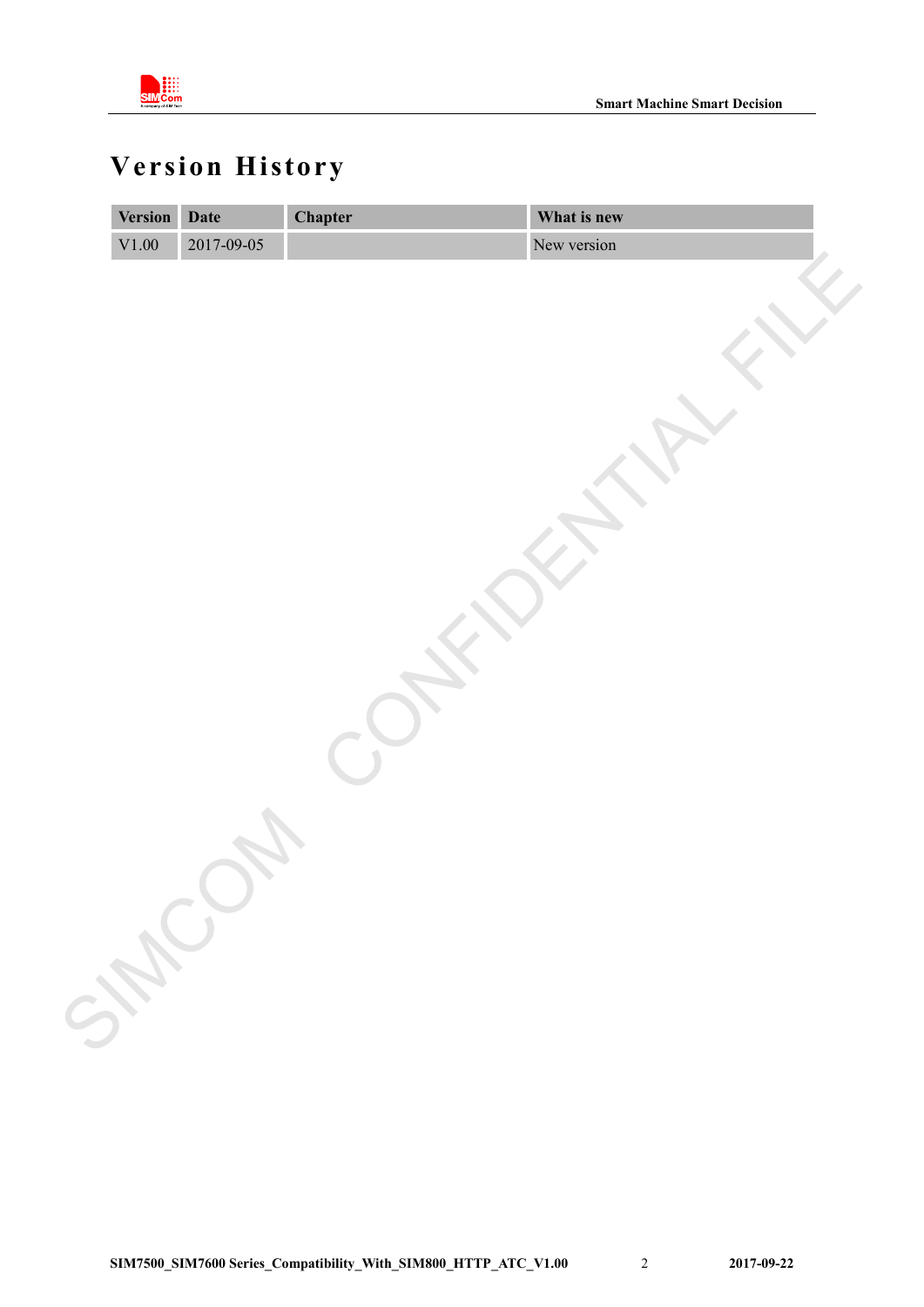

### <span id="page-3-0"></span>Contents

| 2.3 |  |
|-----|--|
| 2.4 |  |
| 2.5 |  |
| 2.6 |  |
|     |  |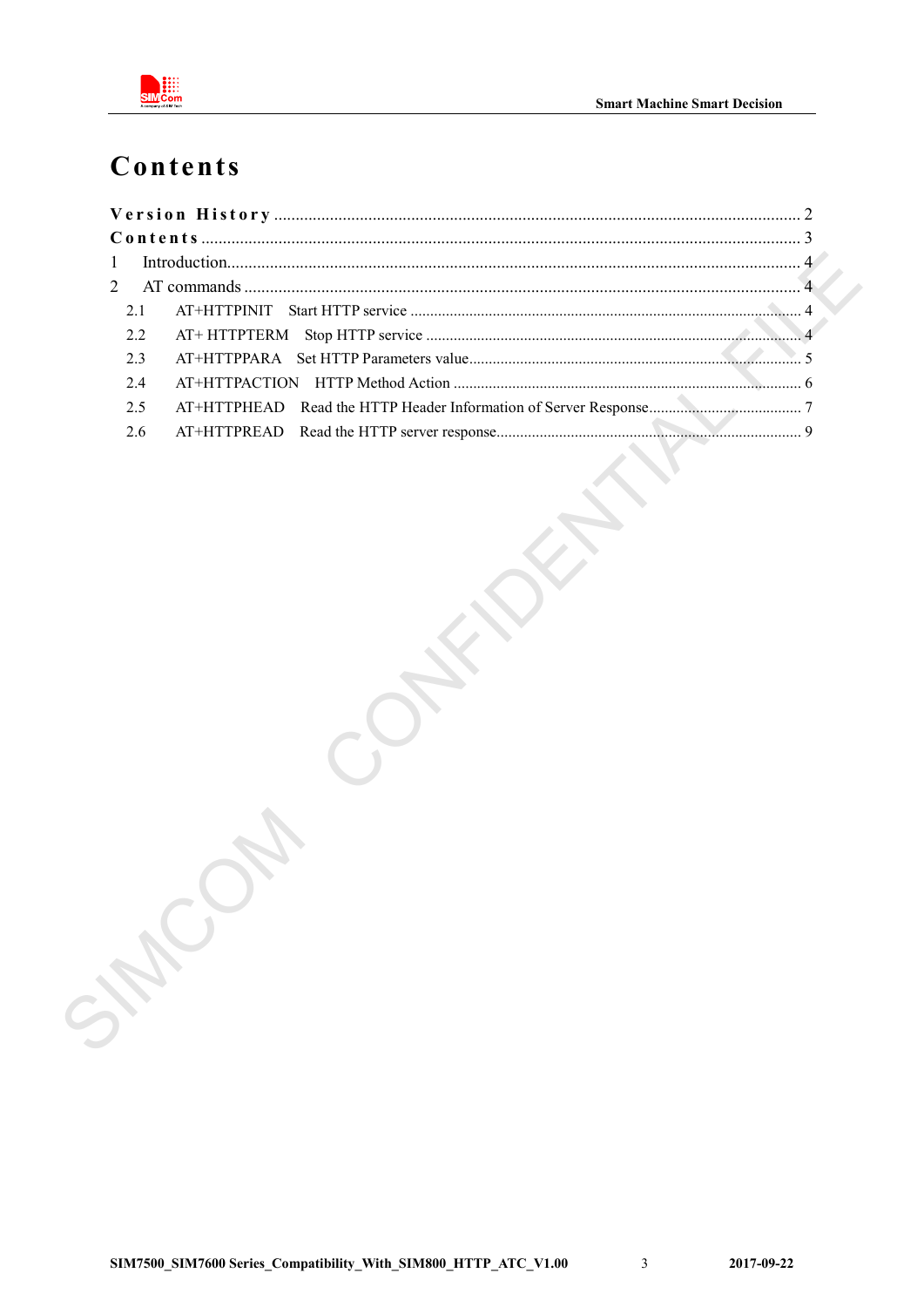### <span id="page-4-0"></span>**1 Introduction**

### <span id="page-4-1"></span>**2 AT commands**

### <span id="page-4-2"></span>**2.1 AT+HTTPINIT Start HTTP service**

#### **Description**

| <b>SIMPIN</b> | References |
|---------------|------------|
| YES.          | Vendor     |

#### **Syntax**

| SIM7500, SIM7600 series                     |                                       |
|---------------------------------------------|---------------------------------------|
| <b>AT</b> commands<br>$\overline{2}$        |                                       |
|                                             | <b>AT+HTTPINIT</b> Start HTTP service |
| <b>Description</b>                          |                                       |
| This command is used to start HTTP service. |                                       |
| References<br><b>SIMPIN</b>                 |                                       |
| Vendor<br><b>YES</b>                        |                                       |
| <b>Syntax</b>                               |                                       |
| <b>Execute Command</b>                      | Responses                             |
| AT+ HTTPINIT                                | OK                                    |
|                                             | +CME ERROR: <err></err>               |
| <b>Defined values</b>                       |                                       |
| $<$ err $>$                                 |                                       |
| Failure error.                              |                                       |
| <b>Examples</b>                             |                                       |
| $AT+ HTTPINIT$                              |                                       |
|                                             |                                       |

#### **Defined values**

#### **Examples**

### <span id="page-4-3"></span>**2.2 AT+ HTTPTERM Stop HTTP service**

#### **Description**

This command is used to stop HTTP service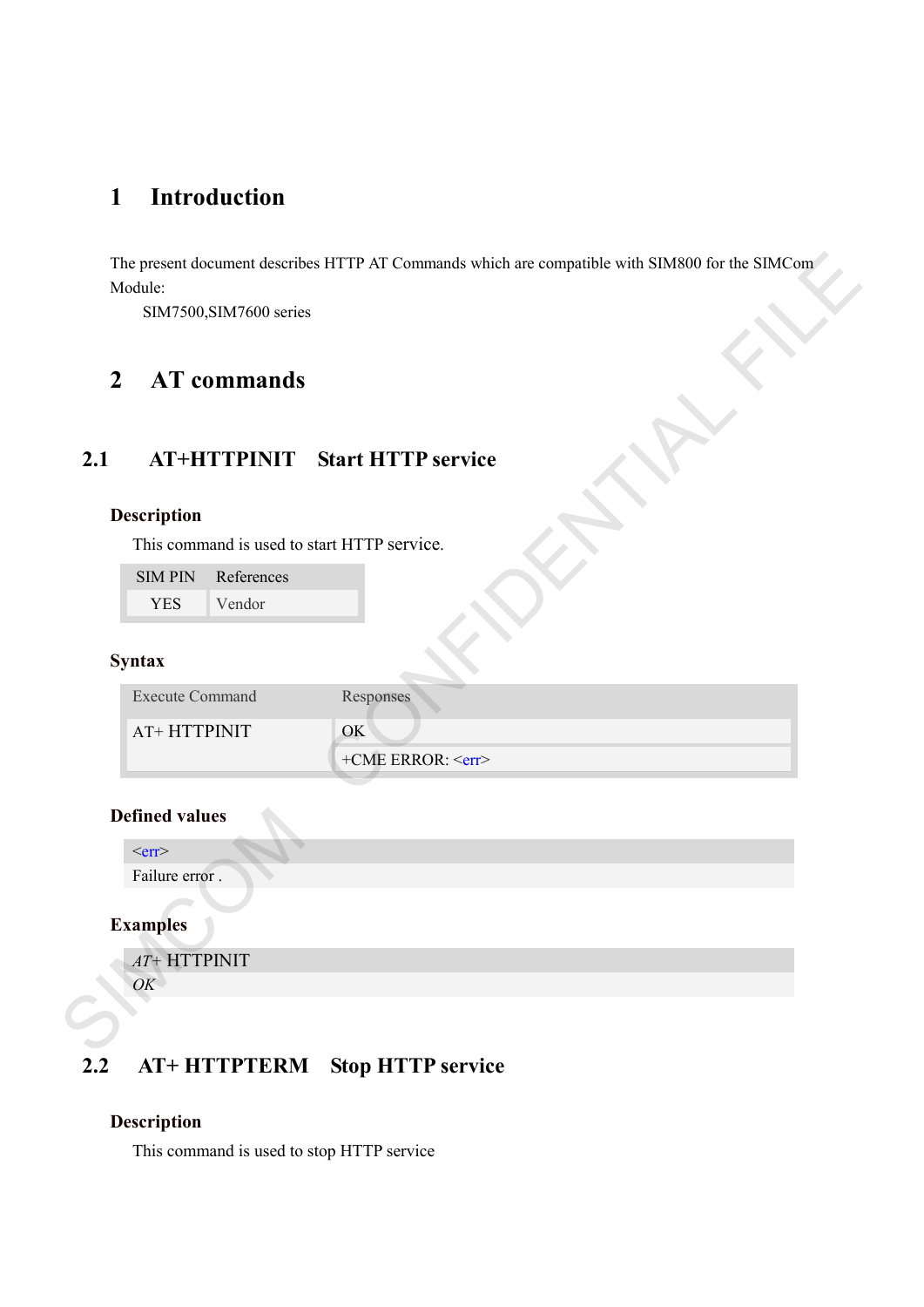

| <b>SIMPIN</b> | References |
|---------------|------------|
| <b>YES</b>    | Vendor     |

#### **Syntax**

|                    |                       | <b>Execute Command</b>                                | Responses                                                                                          |
|--------------------|-----------------------|-------------------------------------------------------|----------------------------------------------------------------------------------------------------|
|                    |                       | AT+HTTPTERM                                           | OK                                                                                                 |
|                    |                       |                                                       | <b>ERROR</b>                                                                                       |
|                    |                       |                                                       |                                                                                                    |
| <b>Examples</b>    |                       |                                                       |                                                                                                    |
|                    | $AT+ HTTPTERM$        |                                                       |                                                                                                    |
| OK                 |                       |                                                       |                                                                                                    |
|                    |                       |                                                       |                                                                                                    |
|                    |                       |                                                       | <b>AT+HTTPPARA</b> Set HTTP Parameters value                                                       |
|                    |                       |                                                       |                                                                                                    |
|                    |                       |                                                       |                                                                                                    |
| <b>Description</b> |                       |                                                       |                                                                                                    |
|                    |                       |                                                       | This command is used to set HTTP parameters value                                                  |
|                    | <b>SIMPIN</b>         | References                                            |                                                                                                    |
|                    | <b>YES</b>            | Vendor                                                |                                                                                                    |
|                    |                       |                                                       |                                                                                                    |
| <b>Syntax</b>      |                       |                                                       |                                                                                                    |
|                    | Write Command         |                                                       | Responses                                                                                          |
|                    |                       | AT+HTTPPARA= <tag>,<va< td=""><td>OK</td></va<></tag> | OK                                                                                                 |
| ule <sup>5</sup>   |                       |                                                       | <b>ERROR</b>                                                                                       |
|                    |                       |                                                       |                                                                                                    |
|                    |                       |                                                       |                                                                                                    |
|                    | <b>Defined values</b> |                                                       |                                                                                                    |
| $<$ tag>           |                       |                                                       |                                                                                                    |
|                    |                       | HTTP parameters:                                      |                                                                                                    |
|                    |                       |                                                       | "URL" (Mandatory Parameter) HTTP client URL                                                        |
|                    |                       |                                                       | "http://'server'/'path':'tcpPort' " "server": FQDN or IP-address "path": path of file or directory |
|                    |                       |                                                       | "tepPort": default value is 80. Refer to "IETF-RFC 2616".                                          |
| $<$ value $>$      |                       |                                                       |                                                                                                    |
| String             |                       |                                                       |                                                                                                    |

#### **Examples**

### <span id="page-5-0"></span>**2.3 AT+HTTPPARA Set HTTP Parameters value**

#### **Description**

| <b>SIMPIN</b> | References |
|---------------|------------|
| YES.          | Vendor     |

#### **Syntax**

| Write Command                   | Responses |
|---------------------------------|-----------|
| $AT+HTTPPARA=<$ tag>, $<$ va OK |           |
| ule <sup>2</sup>                | ERROR     |

#### **Defined values**

#### <value>

String

#### **Examples**

```
AT+ HTTPPARA ="URL","http:/ /mywebserver.com/link"
OK
```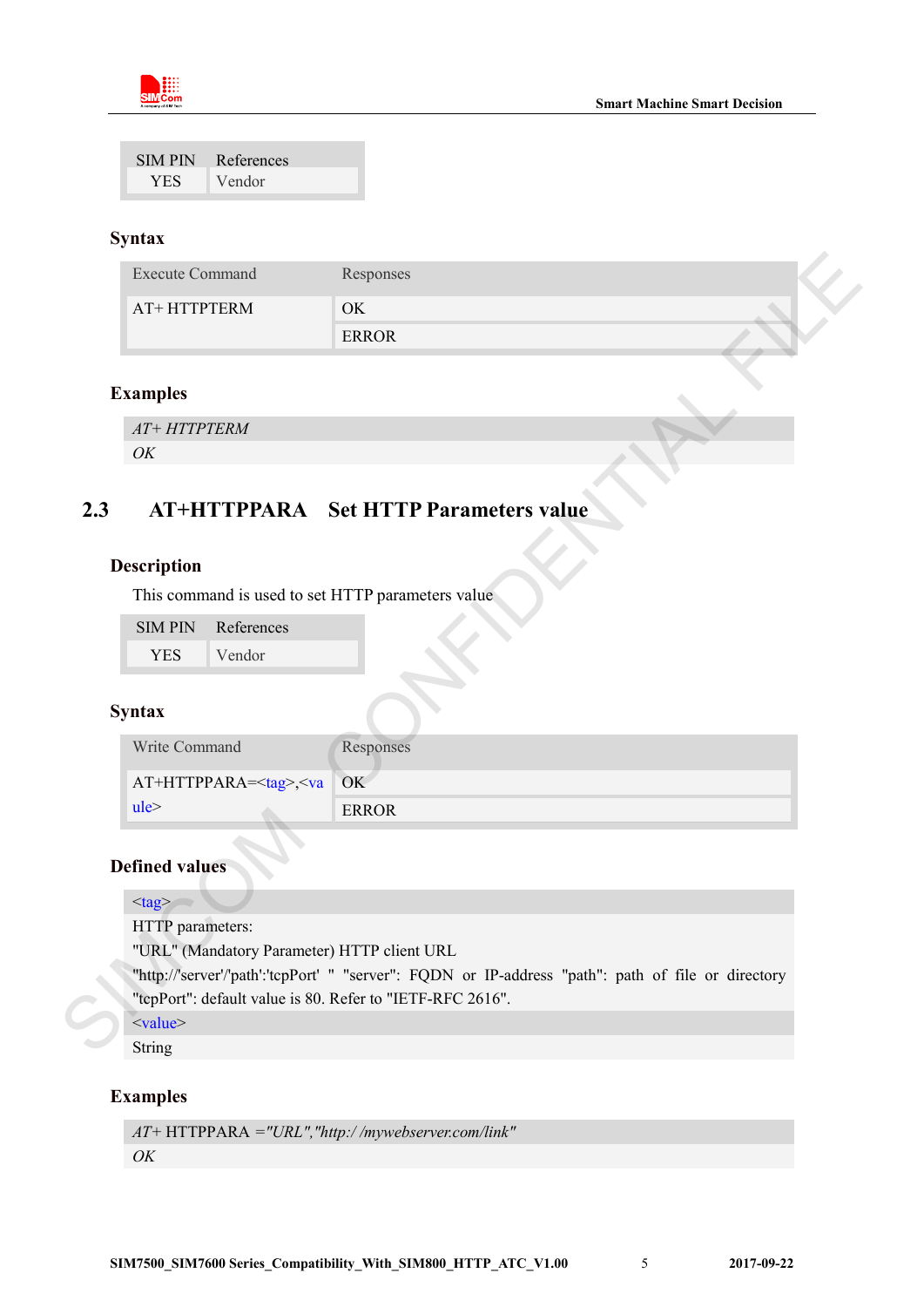

### **2.4 AT+HTTPACTION HTTP Method Action**

#### <span id="page-6-0"></span>**Description**

<mark>¦</mark><br>∷∷<br>Com

This command is used to action HTTP Method.

#### **Syntax**

| <b>Execute Command</b> | Responses                                                                    |  |
|------------------------|------------------------------------------------------------------------------|--|
| $AT+HTTPACTION = 6$    |                                                                              |  |
|                        | +HTTPACTION: <method>,<statuscode>,<datalen></datalen></statuscode></method> |  |
|                        | ERROR                                                                        |  |

#### **Defined values**

| <b>Syntax</b>                                                                                                                                                                                                                                                      |                                                                                                     |
|--------------------------------------------------------------------------------------------------------------------------------------------------------------------------------------------------------------------------------------------------------------------|-----------------------------------------------------------------------------------------------------|
| <b>Execute Command</b>                                                                                                                                                                                                                                             | Responses                                                                                           |
| AT+HTTPACTION= <metho<br>d &gt;</metho<br>                                                                                                                                                                                                                         | OK<br>+HTTPACTION: <method>,<statuscode>,<datalen><br/><b>ERROR</b></datalen></statuscode></method> |
| <b>Defined values</b>                                                                                                                                                                                                                                              |                                                                                                     |
| <method></method>                                                                                                                                                                                                                                                  |                                                                                                     |
| HTTP method specification:<br>0: GET<br>1: POST<br>2: HEAD                                                                                                                                                                                                         |                                                                                                     |
| <statuscode></statuscode>                                                                                                                                                                                                                                          |                                                                                                     |
| 100 Continue<br>101 Switching Protocols<br>200 OK<br>201 Created<br>202 Accepted<br>203 Non-Authoritative Information<br>204 No Content<br>205 Reset Content<br>206 Partial Content<br>300 Multiple Choices<br>301 Moved Permanently<br>302 Found<br>303 See Other | HTTP Status Code responded by remote server, it identifier refer to HTTP1.1(RFC2616):               |
| 304 Not Modified<br>305 Use Proxy<br>307 Temporary Redirect<br>400 Bad Request<br>401 Unauthorized<br>402 Payment Required<br>403 Forbidden                                                                                                                        |                                                                                                     |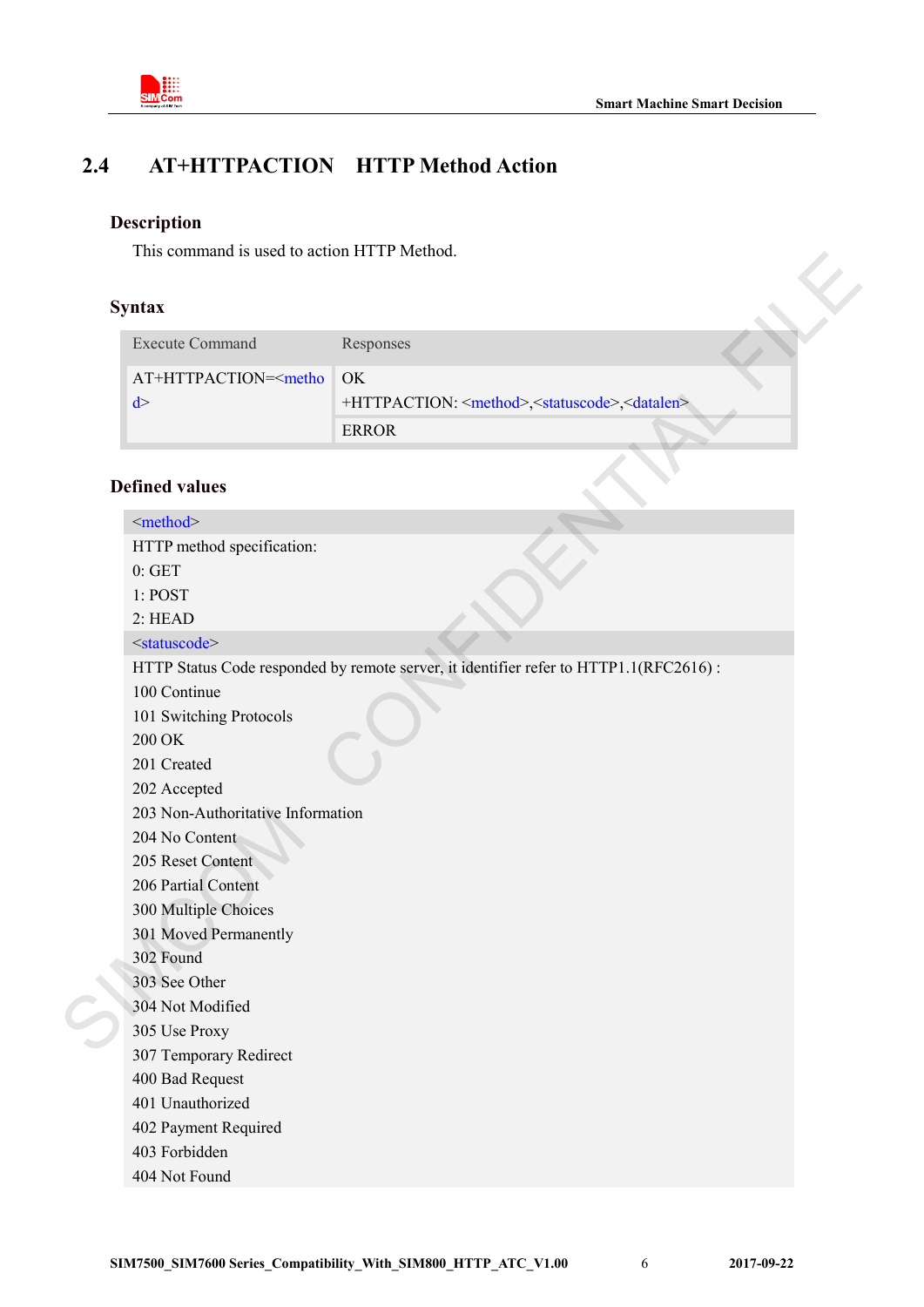

405 Method Not Allowed 406 Not Acceptable 407 Proxy Authentication Required 408 Request Time-out 409 Conflict 410 Gone 411 Length Required 412 Precondition Failed 413 Request Entity Too Large 414 Request-URI Too Large 415 Unsupported Media Type 416 Requested range not satisfiable 417 Expectation Failed 500 Internal Server Error 501 Not Implemented 502 Bad Gateway 503 Service Unavailable 504 Gateway Time-out 505 HTTP Version not supported 600 Not HTTP PDU 601 Network Error 602 No memory 603 DNS Error 604 Stack Busy <datalen> 450 Come<br>
411 Length Required<br>
411 Septembrish Painist<br>
413 Precondition Painist<br>
413 Request Endity Too Large<br>
414 Request LiRT Too Large<br>
416 Note The United Research and Satisfields<br>
417 Lepcelation Pailed<br>
50 M Gul Im

The length of data received

#### **Examples**

*OK*

*AT+HTTPACTION=0*

<span id="page-7-0"></span>*+HTTPACTION: 0, 200, 234119*

### **2.5 AT+HTTPHEAD Read the HTTP Header Information of Server**

#### **Response**

This command is used to read the HTTP server response header,related to AT+HTTPACTION=0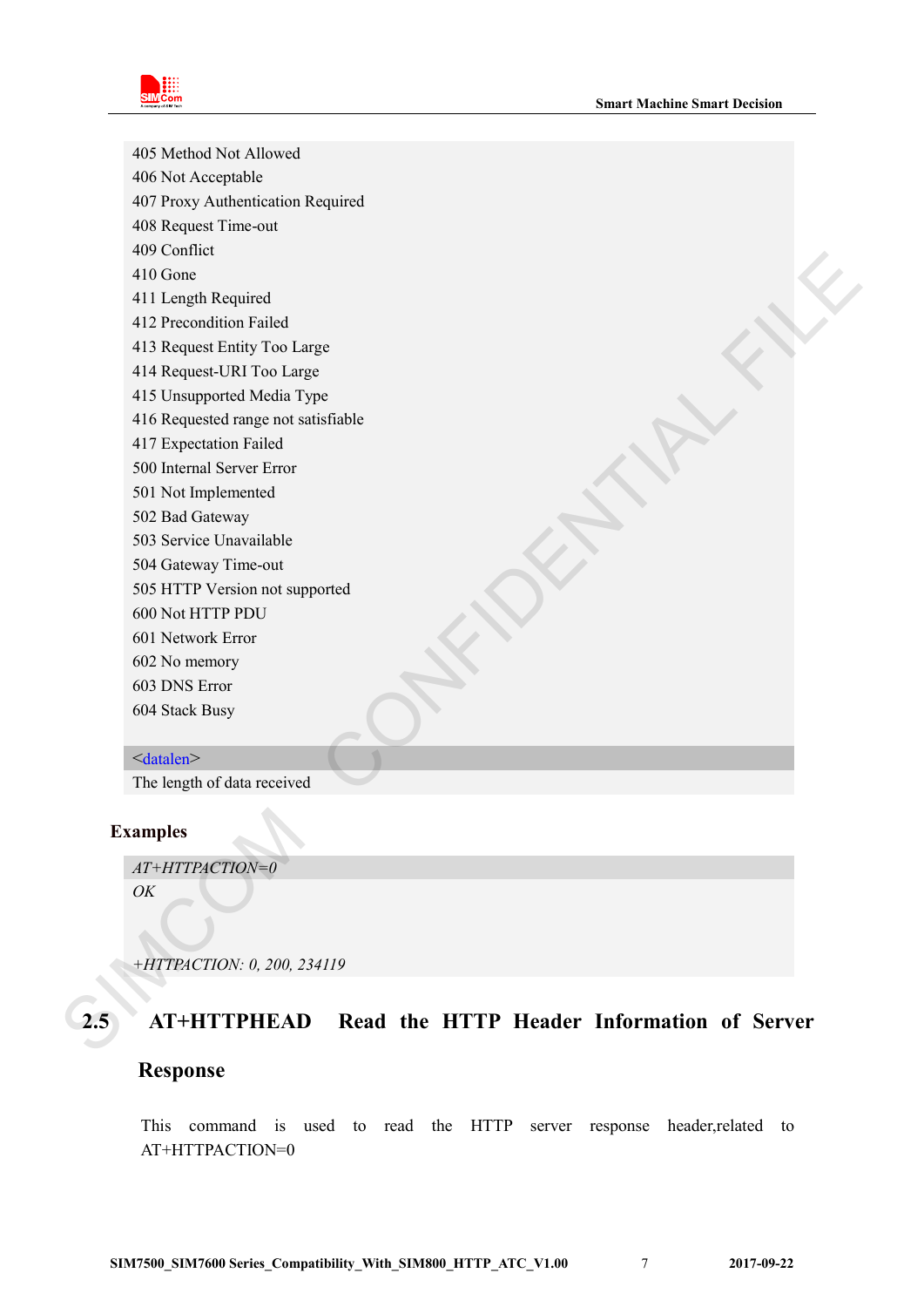

|            | SIM PIN References |
|------------|--------------------|
| <b>YES</b> | Vendor             |

#### **Syntax**

|                                               | Responses                                                                         |
|-----------------------------------------------|-----------------------------------------------------------------------------------|
| AT+HTTPHEAD=?                                 | OK                                                                                |
| AT+HTTPHEAD                                   | +HTTPHEAD: <data_len></data_len>                                                  |
|                                               | < data>                                                                           |
|                                               | OK                                                                                |
|                                               | <b>ERROR</b>                                                                      |
|                                               |                                                                                   |
| <b>Defined values</b>                         |                                                                                   |
| <data len=""></data>                          |                                                                                   |
| The actual length for http header data output |                                                                                   |
| < data>                                       |                                                                                   |
| Data from HTTP server                         |                                                                                   |
|                                               |                                                                                   |
| <b>Examples</b>                               |                                                                                   |
| AT+HTTPHEAD<br>+HTTPHEAD: 750                 |                                                                                   |
| HTTP/1.1 200 OK                               |                                                                                   |
| Date: Thu, 17 Aug 2017 09:41:13 GMT           |                                                                                   |
| Content-Type: text/html                       |                                                                                   |
| Content-Length: 14613                         |                                                                                   |
| Last-Modified: Tue, 08 Aug 2017 12:43:00 GMT  |                                                                                   |
| Connection: Keep-Alive                        |                                                                                   |
| Vary: Accept-Encoding                         |                                                                                   |
|                                               | Set-Cookie: BAIDUID=285BFC3075260332B95818C087078966:FG=1; expires=Thu, 31-Dec-37 |
|                                               | 23:55:55 GMT; max-age=2147483647; path=/; domain=.baidu.com                       |

#### **Defined values**

#### **Examples**

#### AT+HTTPHEAD

HTTP/1.1 200 OK Date: Thu, 17 Aug 2017 09:41:13 GMT Content-Type: text/html Content-Length: 14613 Last-Modified: Tue, 08 Aug 2017 12:43:00 GMT Connection: Keep-Alive Vary: Accept-Encoding Set-Cookie: BAIDUID=285BFC3075260332B95818C087078966:FG=1; expires=Thu, 31-Dec-37 23:55:55 GMT; max-age=2147483647; path=/; domain=.baidu.com Set-Cookie: BIDUPSID=285BFC3075260332B95818C087078966; expires=Thu, 31-Dec-37 23:55:55 GMT; max-age=2147483647; path=/; domain=.baidu.com Set-Cookie: PSTM=1502962873; expires=Thu, 31-Dec-37 23:55:55 GMT; max-age=2147483647; path=/; domain=.baidu.com P3P: CP=" OTI DSP COR IVA OUR IND COM " Server: BWS/1.1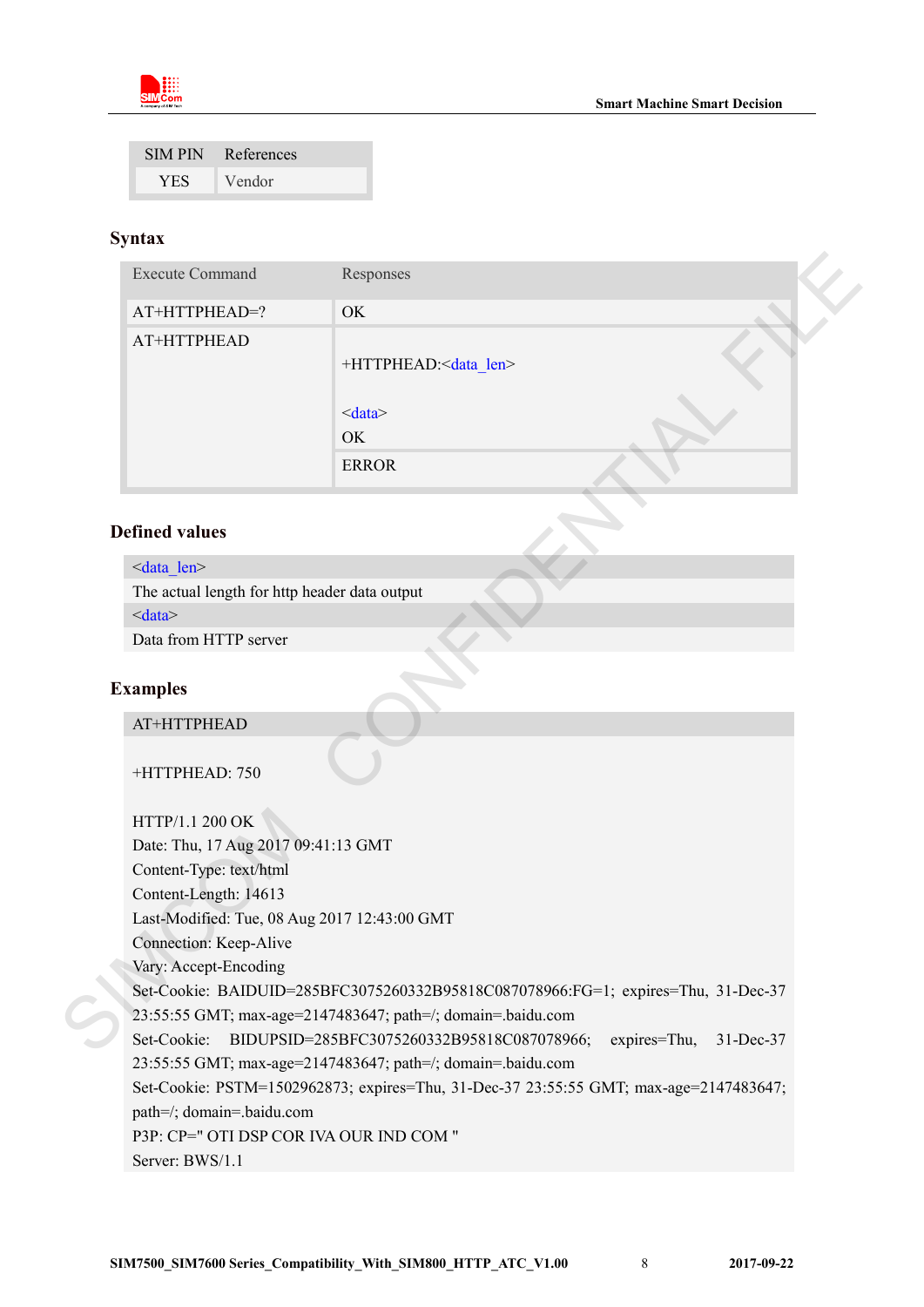X-UA-Compatible: IE=Edge,chrome=1 Pragma: no-cache Cache-control: no-cache Accept-Ranges: bytes

#### <span id="page-9-0"></span>**2.6 AT+HTTPREAD Read the HTTP server response**

#### **Description**

| <b>SIMPIN</b> | References |
|---------------|------------|
| YES.          | Vendor     |

#### **Syntax**

| <b>Execute Command</b>                                                                                  | Responses                     |
|---------------------------------------------------------------------------------------------------------|-------------------------------|
| AT+HTTPREAD= <start ad<="" td=""><td><math>+</math> HTTPREAD: <math>\leq</math>datalen&gt;</td></start> | $+$ HTTPREAD: $\leq$ datalen> |
| $dr$ , size                                                                                             | $\langle data \rangle$        |
|                                                                                                         | OK                            |
|                                                                                                         | <b>ERROR</b>                  |

#### **Defined values**

|     | OK                                                                                 |                                                       |
|-----|------------------------------------------------------------------------------------|-------------------------------------------------------|
| 2.6 |                                                                                    | AT+HTTPREAD Read the HTTP server response             |
|     | <b>Description</b>                                                                 |                                                       |
|     |                                                                                    | This command is used to read the HTTP server response |
|     | References<br><b>SIMPIN</b>                                                        |                                                       |
|     | Vendor<br><b>YES</b>                                                               |                                                       |
|     | <b>Syntax</b>                                                                      |                                                       |
|     | <b>Execute Command</b>                                                             | Responses                                             |
|     | AT+HTTPREAD= <start_ad< td=""><td>+ HTTPREAD: <datalen></datalen></td></start_ad<> | + HTTPREAD: <datalen></datalen>                       |
|     | $dr$ $>$ $\leq$ byte size                                                          | < data>                                               |
|     |                                                                                    | OK                                                    |
|     |                                                                                    | <b>ERROR</b>                                          |
|     | <b>Defined values</b>                                                              |                                                       |
|     | <start addr=""></start>                                                            |                                                       |
|     | The starting point for data output.                                                |                                                       |
|     | <br>byte size>                                                                     |                                                       |
|     | The length for data output<br>$<$ data $>$                                         |                                                       |
|     | Data from HTTP server or user input.                                               |                                                       |
|     | <b>Examples</b>                                                                    |                                                       |
|     | AT+HTTPREAD=0,3                                                                    |                                                       |
|     | +HTTPREAD: 3                                                                       |                                                       |

#### **Examples**